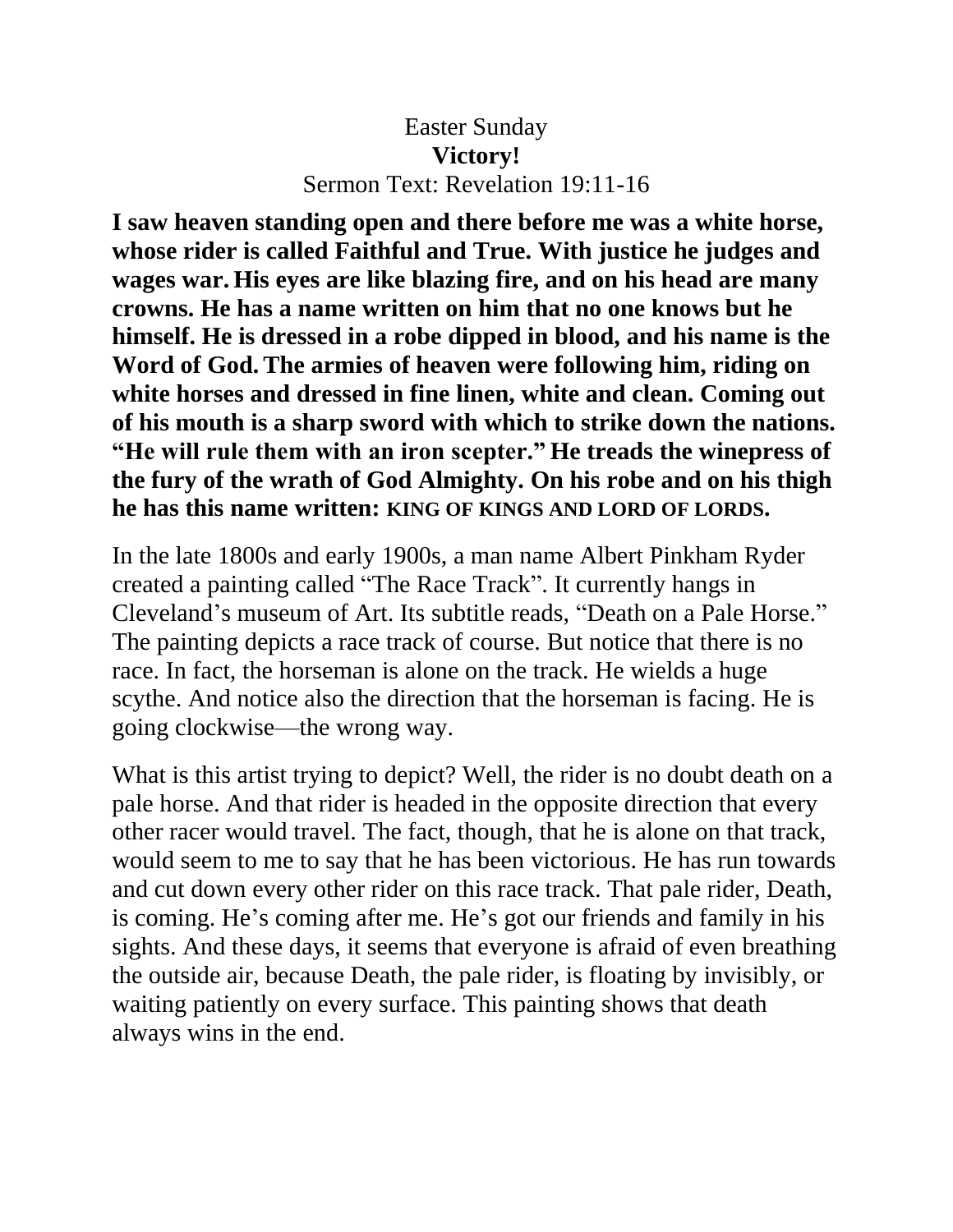But let's go back to the picture from Revelation. The rider on a white horse is King of kings and Lord of lords. He strikes an impressive and fearful pose with blazing fire and sharp sword and he treads the winepress of the fury of the wrath of God Almighty. All throughout Lent, we've been focusing on the spiritual warrior that Jesus is. Often times, and especially at the cross, he didn't look like some fierce fighter. But here now is the picture that we have been waiting for. Here now is the final image of Victory! Yes, today is a day to celebrate victory, even over Satan, even over death.

Look again: **"I saw heaven standing open and there before me was a white horse, whose rider is called Faithful and True. With justice he judges and wages war."** What a grand picture of Jesus! He is no longer a captive humiliated by soldiers. He is no longer beaten and whipped. His head is not bowed. His body is not in a grave. As St. Paul wrote you can almost see him using all capital letters—**"Christ has indeed been raised from the dead" (1 Corinthians 15:20).**

But let's be clear. Jesus did die on Good Friday. He hung on a cross. He stopped breathing. His heart stopped beating. The brain stopped functioning. The professional killers pierced his side to make sure that he was dead. His body was locked up in a tomb. Jesus shed his blood all the way till day in order to say, "It is finished!"

But after Good Friday, it appeared as though death was still an enemy that we would lose to. I call death an enemy because it was never in God's plan for human beings to die. Death entered the world when sin entered the world. But if we were to say that on Good Friday Satan and sin were defeated, then we could say that on Easter, death, too, was defeated.

There is no doubt. The Bible lists over a dozen different appearances of the risen Jesus, including one time when there were five hundred people present. Most of the gospel accounts, including St. Paul's account of the resurrection, were written during the lifetime of thousands of people who were alive at the time of the first Easter. If it were not true, they would have said so and written so. Then Christianity would have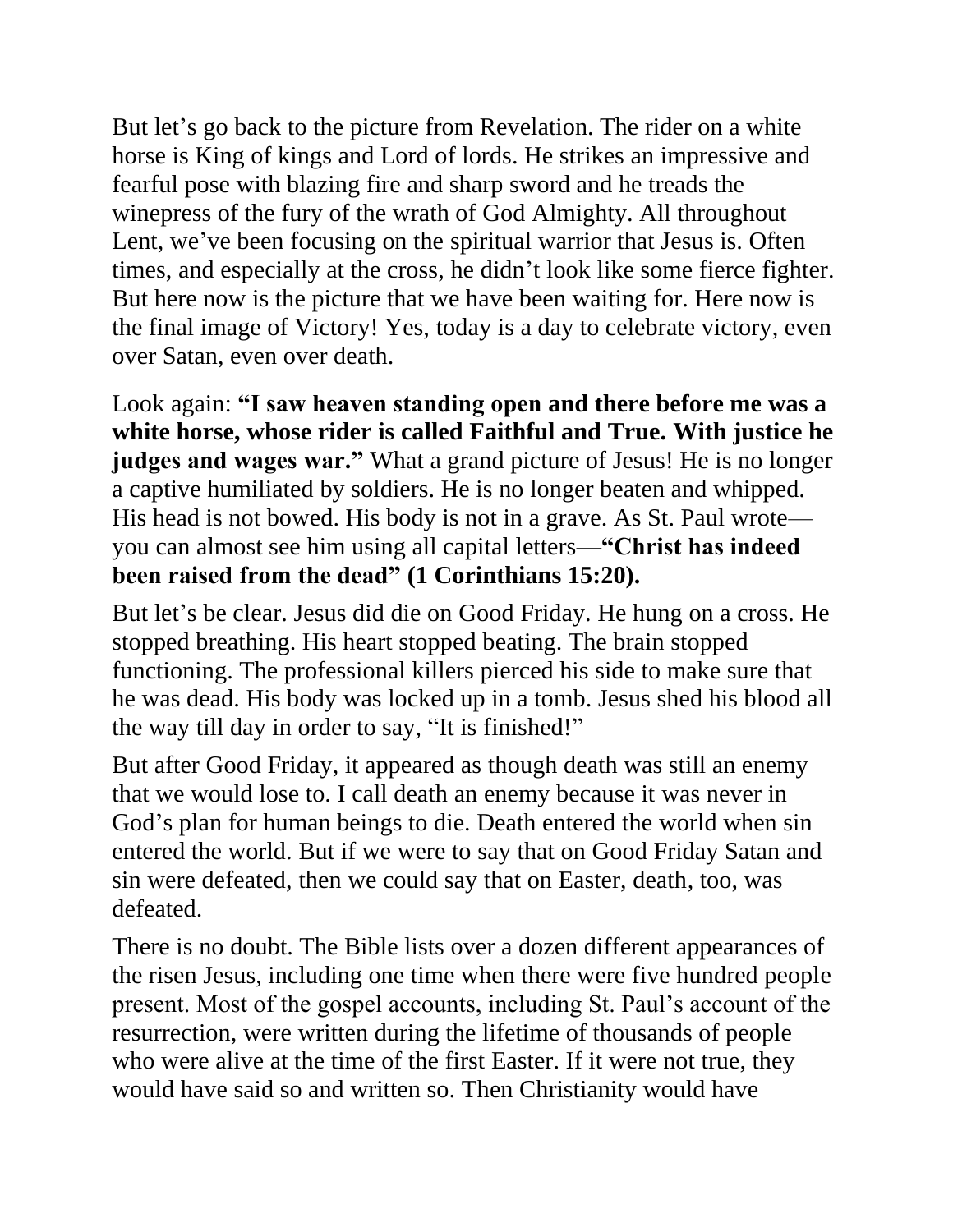become just another fairy tale. If it had not happened, you would have expected books written by the Jewish leaders and the Romans that would have refuted the gospel accounts. But so many knew either from personal experience or from what they heard directly from people who had experienced it firsthand. Jesus actually rose miraculously from the grave.

The empty tomb of Jesus proves his words about death are true: **"I am the resurrection and the life. The one who believes in me will live, even though they die" (John 11:25).** That's you and that's me. Jesus conquered death and so then have we. Unless he comes back first, we must all face that pale rider, just as Jesus did, but only to one day open our eyes again and rise in glory. And what will we see?

John records, **"I saw [Jesus]…His eyes are like blazing fire, and on his head are many crowns. He has a name written on him that no one knows but he himself. He is dressed in a robe dipped in blood, and his name is the Word of God. The armies of heaven were following him, riding on white horses and dressed in fine linen, white and clean. Coming out of his mouth is a sharp sword with which to strike down the nations. "He will rule them with an iron scepter." He treads the winepress of the fury of the wrath of God Almighty. On his robe and on his thigh he has this name written: KING OF KINGS AND LORD OF LORDS.** 

This is the last picture of Jesus we have in the Bible. The Bible portrays Jesus as a loving shepherd. As a humble servant. As the Lamb of God. But this is the picture that we are left with. Why do you think God wanted to leave us with this image?

He carries a sharp sword. He has many crowns. He leads the armies of heaven. He rules with an iron scepter as he treads the winepress of God's fury. And his robe is dipped in the blood of those he defeated – sin, death, and the devil.

Why such an image of anger and judgment? Well notice that little phrase in here that describes us. "The armies of heaven were following him,